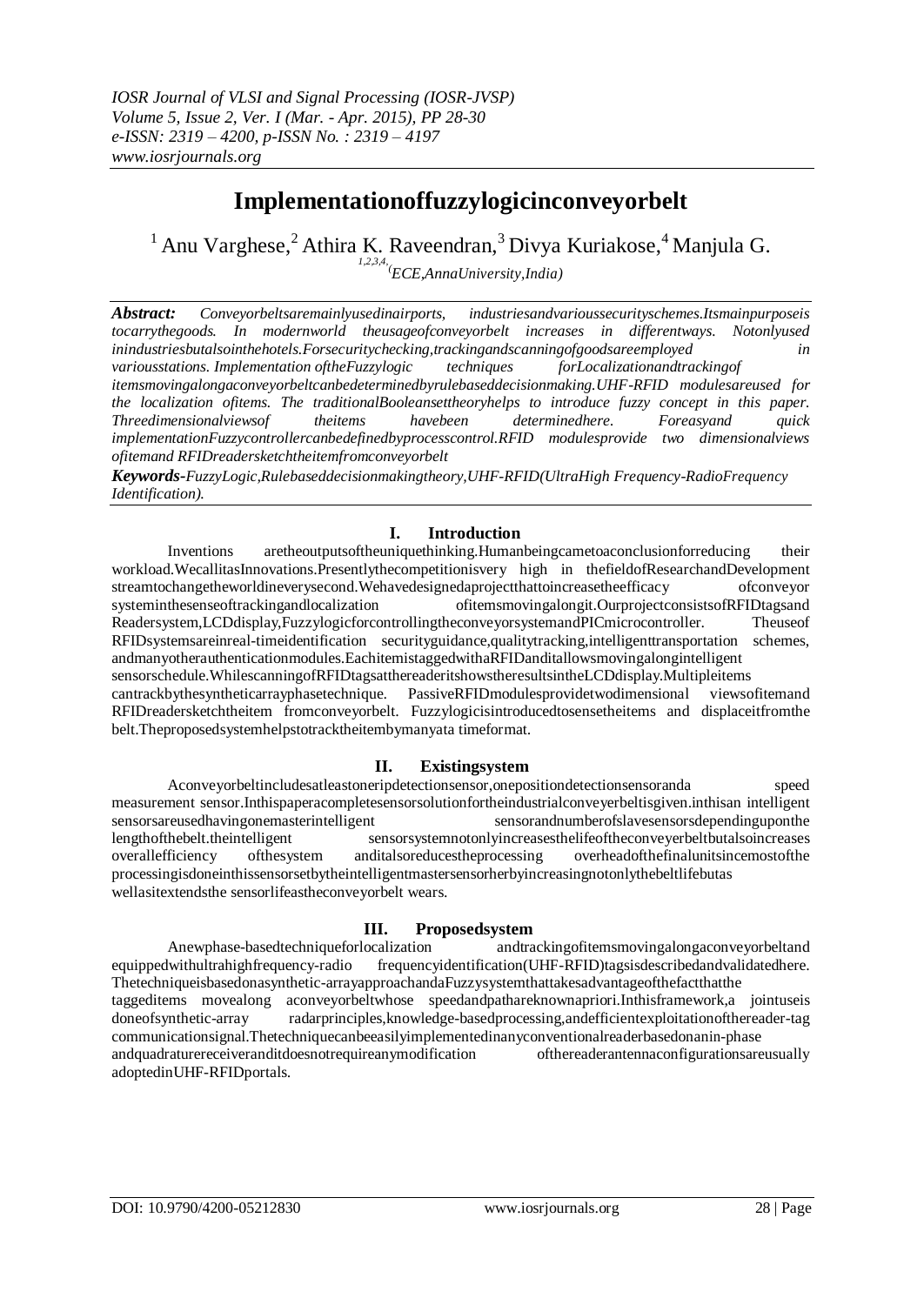

ThesystemconsistsofFuzzylogic,PICmicrocontroller,RFIDmodule,powersystemandDriverunit.

TheRFIDmodulehastwoparts:RFIDreaderandthe Tag.Thesearethemainelementsofscanning section. From thescanning sectiontheoutputsendsarequesttotheController part. ThePICcontrolleraccurate synchronization informationfromthetagand reader,thenitcomparesthe readeroutput.Overallprocessingworksareundertakenby thecontrollogiccircuitry. Whenthegoodsareplacedontheconveyorbelt,theIRsensorreceivesthesignaland switchesittotheonmode.Fuzzyregulatestheconveyorrotationanddrivercircuitgivestheprovision onit.User canacquiretheoutputfromLCDdisplay.Through thissystemusercanreceivetheirbaggagewithoutanytime delay.

## **IV. Results** Theconveyorbeltsystemisapplicableinvariousstreams.Byusingthefuzzylogicsystemwecan controlthemotoraccordingtothe goods.Multidirectionallocalizationandtrackingmethodologyisinvolvedhere.



**Fig5.1:**RFIDmodulekit

#### **In Airports**

Inairportsgoodsareswitchedbyusing theconveyor belts.Itisusedforthesecurity purposetoo. Conveyor beltscandisplacethegoodsandwecanaddextrafeatureswithRFIDandFuzzy system.Theseare enhancedtoreducethemanwork.Goodsareeasilyexchangedto the usersandananti-collision systemcanbe implementedinthissystem.



**Fig5.1:** Goodsinconveyorbelt

#### **Industrial Application**

Inindustriesconveyorbeltsareessentialelementforreplacingthegoodsaccordingtotheir manufacturingstatus.Thisreducesthe man workandalsotheavailabilityoftheworkstation.